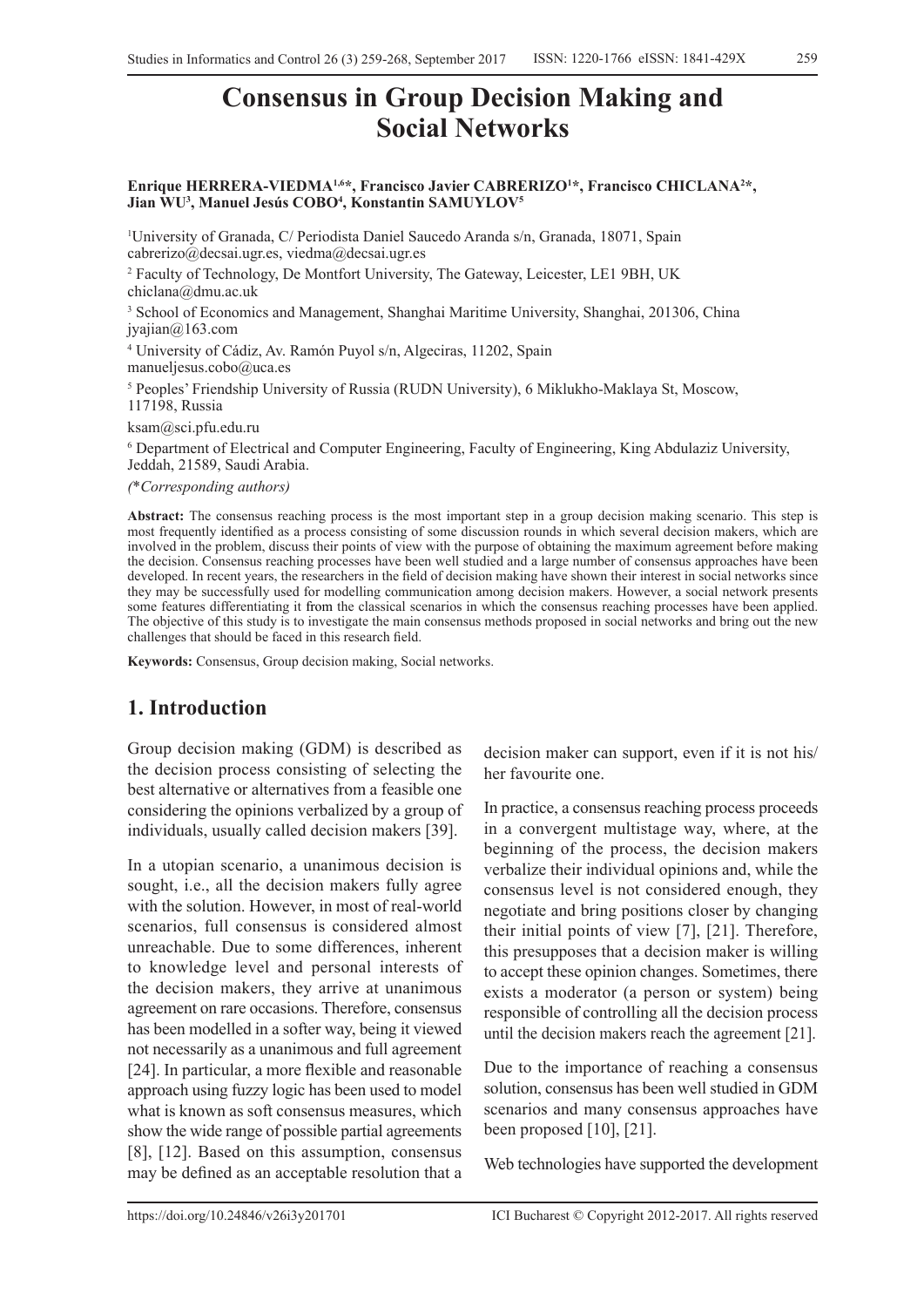of several services in which users from different countries can join, produce new resources and contents, and interact with other users. Social networks are one of the most recent trends [30], which comprise a collection of design techniques and different web development. In the new virtual environment, social networks allow collaboration, interoperability, information sharing and easy communication [2], [45].

It is therefore clear that the development of more advanced GDM frameworks and consensus reaching processes that may be used in the new social network services is a current necessity.

A social network presents some features differentiating it from the classical scenarios in which the consensus reaching processes have been usually applied [2]. For example, on the one hand, a social network presents thousands of members, but it is possible that many of them do not directly take part in the decision-making process. On the other hand, a frequent issue is that some members might be able to cooperate during a part of the decision process, but not in the whole decision process. Furthermore, there is a real-time discussion among its users and it is common that members exchange opinions through their communication with others. This communication is usually local in the sense that only neighbouring users in the network exchange information, establishing trust relationships among them. In any case, social networks are a dominant and current force in society and the collective beliefs provided in them may determine the paths that society takes.

The objective of this study is to investigate the existing consensus approaches developed to deal with social network services as well as the more relevant challenges that should be faced.

The rest of this study is organized as follows. In Section 2, the classical fuzzy GDM framework is introduced along with a description of a usual consensus reaching process. In addition, the characteristics of the social networks are also presented. In Section 3, the main consensus approaches dealing with social networks are described. Next, the challenges that should be faced are presented in Section 4. Finally, in Section 5, we conclude this paper.

## **2. Preliminaries**

We introduce the classical fuzzy GDM scenario and a typical consensus reaching process in this section. In addition, the main characteristics of the social networks are described.

### **2.1 Fuzzy GDM Problem**

A classical fuzzy GDM scenario is defined as a situation in which there is a problem to solve, a collection of alternatives,  $X = \{x_1, \ldots, x_n\}$ , and a group of decision makers,  $E = \{e_1, \ldots, e_m\}$ , characterized by their own knowledge and background, who convey their preferences or opinions about the collection of alternatives to reach a joint decision [9]. The objective is to order the different alternatives from best to worst by means of the association of some preference degrees expressed in the unit interval [39].

The assessments verbalized by the decision makers have at the beginning been considered equal to some utilities caused by some courses of action, probabilities of them, and in similar manner. Nevertheless, GDM is a process focused on human beings, with their intrinsic imprecision, subjectivity and vagueness in the expression of assessments, and, thus, in this research area, the fuzzy set theory [48] has been utilized for a long time. It is due to the fuzzy set theory is a richer and more general representation of assessments than a subjective probability of the occurrence of an event being considered, which was the origin of the traditional GDM methods [18], [19].

Fuzzy preference relations were used at first in the works proposed by Spillman and Bezdek [35]. A fuzzy preference relation on a collection of alternatives  $X$  is a fuzzy set on the Cartesian product  $X \times X$ , that is, it is characterized by a membership function  $\mu_{PR}: X \times X \rightarrow [0,1]$ . Then, a fuzzy preference relation *PR* is usually modelled by the  $n \times n$  matrix  $PR = (pr_{ij})$ , being  $pr_{ij}$  =  $\mu_{PR}$  (*x<sub>p</sub>x<sub>j</sub>*), ( $\forall i, j \in \{1, ..., n\}$ ) interpreted as the preference degree of the alternative  $x_i$  over  $x_j$ . In particular,  $pr_{ij} = 0.5$  indicates indifference between  $x_i$  and  $x_j$ ;  $pr_{ij} = 1$  indicates that  $x_i$  is absolutely preferred to  $x_j$ ; and  $pr_{ij} > 0.5$  indicates that  $x_i$  is preferred to  $x_j$ . Based on this interpretation, we have that  $pr_{ii} = 0.5 \forall i \in \{1, ..., n\}$ . In addition, since  $pr_{ii}$ 's do not matter, they are usually written as '-' instead of 0.5 [23].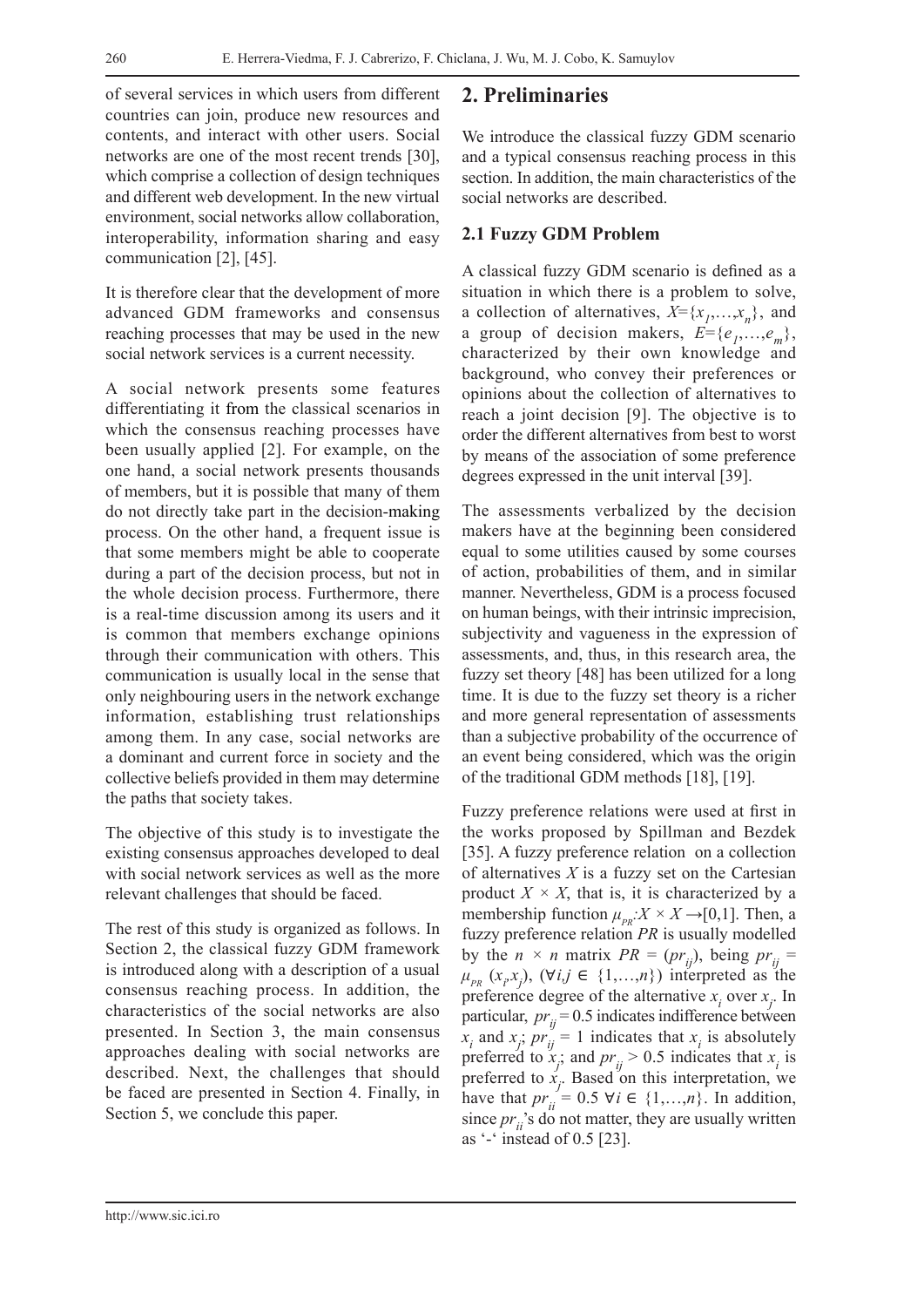A fuzzy preference relation is the most used representation format of preferences to model the assessments verbalized by the decision makers because of their easiness of use and utility when aggregating the assessments expressed by the decision makers into group ones and their efficiency as an instrument to model decision making processes [23], [37]. Furthermore, other types of preference relations as, for instance, multiplicative preference relations [29], linguistic preference relations [47], or intuitionistic fuzzy preference relations [40] are also used. Nevertheless, a preference relation is not the only representation format of preferences. For instance, other types of preference structures employed to represent the evaluations verbalized by the group of decision makers are:

- Preference orderings. The evaluations given by a decision maker on a collection of possible alternatives are modelled as a preference ordering  $O = \{o(1), \ldots, o(n)\}\$ . Here, o(∙) is a permutation function over the set of indexes {1,…,*n*} [37]. Therefore, using this structure, the decision makers provide an ordered vector of alternatives from best to worst;
- Utility values. A decision maker gives her/his evaluations on a collection of possible alternatives *X* via a set of *n* utility values *U* = { $u_1$ ,..., $u_n$ },  $u_i$  ∈ [0,1]. The higher the utility value given to an alternative, the better it satisfies the objective of the decision maker [22].

It is worthwhile mentioning that for solving GDM problems, a preference relation is the most frequently used preference structure because of its efficiency in modelling decision making processes. One of the reasons is that the attempt to complete pairwise assessments is more practical when contrasted with assigning in a single step membership grades to all the alternatives of the collection. It means that a decision maker must be able to assess each alternative in contrast to all the others as a whole, which may not be an easy task. Pairwise evaluations help a decision maker to focus only on two alternatives at the same time reducing hesitation and uncertainty while leading to a high consistency, that is, information that does not result in contradictions [1], [16].

#### **2.2 Consensus Reaching Process**

To solve a GDM problem, a selection process must be performed [11]. The objective of the selection process is to obtain a solution set of alternatives according to the evaluations verbalized by the group of decision makers. The selection process involves two stages. The first one is the aggregation of the individual assessments verbalized by the decision makers. Here, we obtain a collective opinion via the aggregation of all individual evaluations. The second one is the exploitation of the collective preference. Here, we obtain the solution set of alternatives by transforming the total information about the alternatives into a total ranking of them. The drawback of applying directly the selection process is that it does not consider the consensus reached among the decision makers. Hence, solutions not well accepted by some decision makers could be reached [7]. The cause is that a decision maker could believe that his/ her evaluations have not been considered properly to solve the problem and, for that reason, the decision maker might reject the solution obtained. Consequently, before applying the selection process, it is advisable that the decision makers perform a consensus reaching process in which they modify and discuss their evaluations step by step to reach an enough level of agreement. As a result, a GDM problem is usually solved via a consensus process and a selection process [21], [46].

Consensus reaching processes are developed in a multistage setting, where the decision makers modify their first judgments little by little until a sufficient agreement is reached [7]. Here, it is assumed in advance that a decision maker is committed to those changes.

Two approaches have been employed to model a consensus reaching process [21]. Firstly, Markov chains or matrix calculus have been used to model the time evolution of modifications of beliefs toward consensus [18]. Although this approach has made a contribution to the knowledge of the consensus reaching processes and their dynamics, a more promising approach is to perform this process with the help of a moderator that has the responsibility of running the discussion rounds by convincing the decision makers to modify their judgments via persuasion, rational arguments, etc., and keeping the decision making process within a time considered [7]. In this case, it is recommendable to support the moderator with information to be given by consensus support tools and, here, fuzzy logic may come into play. This second approach modelling a consensus reaching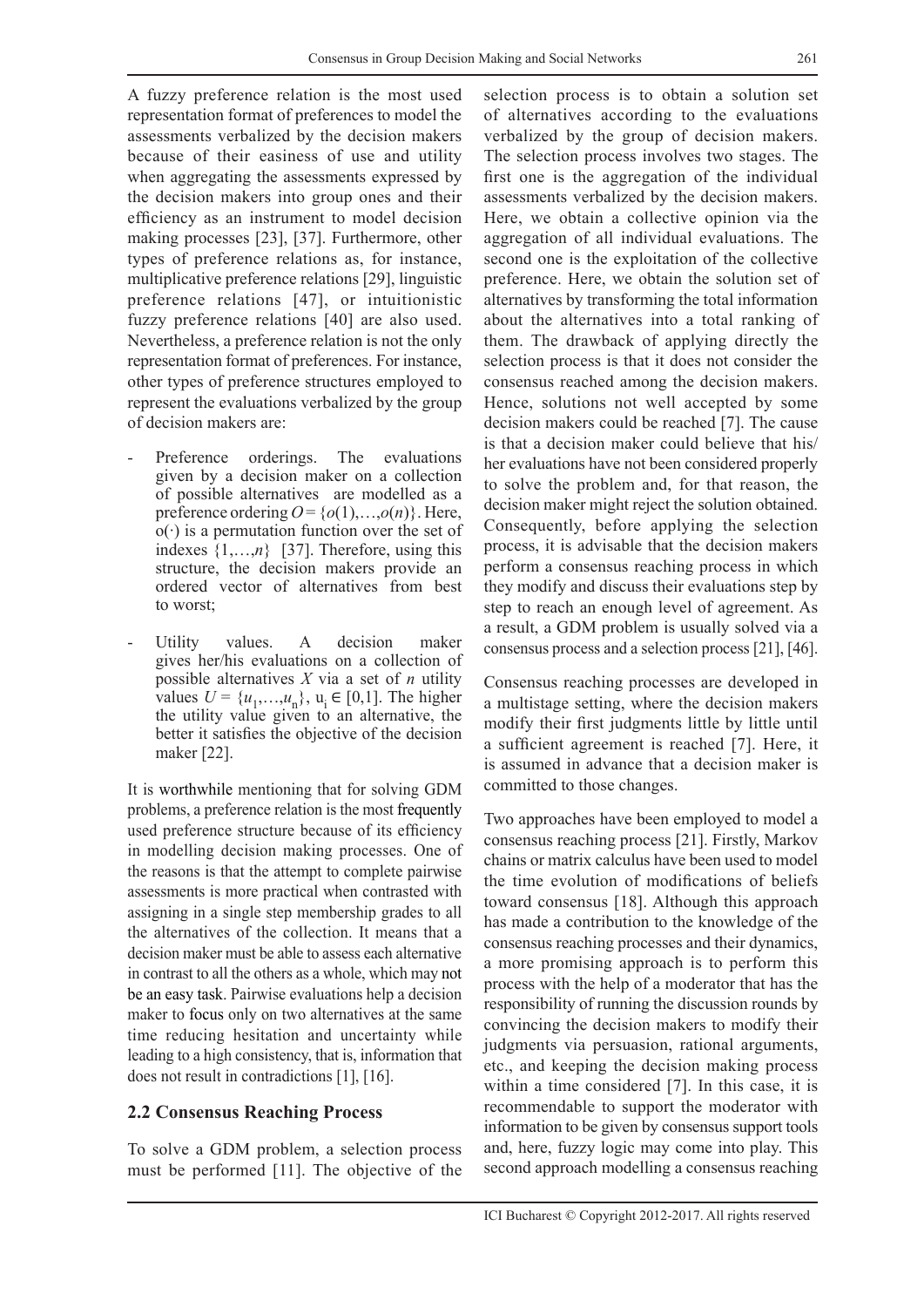process is more efficient and effective, and, thus, it has been most common in the consensus approaches developed in recent times [21].

Next, the consensus approach based on a moderator is described. In this approach, the consensus process is defined as an iterative process composed by several discussion rounds in which the decision makers accept to change their evaluations according to the advice given by a moderator, who is aware of the agreement level among the decision makers in each step of the consensus process via the calculation of some consensus measures. Hence, a consensus reaching process is composed of the following stages:

- 1. The problem under consideration is presented to the group of decision makers. In addition, possible alternatives to solve the problem are described;
- 2. The decision makers exchange their knowledge about the alternatives and the problem with the objective of making easy the process of latterly verbalizing their assessments;
- 3. The decision makers verbalize their evaluation about the alternatives via some representation format of preferences;
- 4. All the evaluations provided by the group of decision makers are given to the moderator. Then, he/she calculates some consensus measures allowing him/her to identify if a sufficient consensus has been obtained or not;
- 5. The consensus process stops and the selection process begins if an enough consensus level has been achieved. On the other hand, a feedback mechanism may be carried out in which the moderator, considering all the information that he/she has, can prepare some advice and guidance for the group of decision makers to more easily achieve consensus. This stage is optional and, therefore, it is not present in all the consensus reaching processes existing in the literature;
- 6. The decision makers receive the advice and this round of consensus finishes. The decision makers involved in the problem must then discuss their evaluations to approach their beliefs (Stage 2).

Finally, it is worth mentioning that the moderator may introduce some subjectivity in the decision process. To avoid it, new approaches have been proposed to make more efficient and effective the decision process by providing to the moderator with better analysis tools or by introducing in the decision processes some automatic consensus control mechanism that substitutes the moderator's activity [9], [13], [21], [25], [30].

## **2.3 Social Networks**

A new framework in which social networks may be created to share resources and information, communicate, collaborate, and so on, has been provided by new Web 2.0 technologies. Social networks allow users from different countries to meet other users sharing some of their concerns [41].

Apart from the clear advantage of meeting individuals with related concerns, a social network presents some features making them different from other more common types of organizations. In the following, we analyze some of these features and show how they may influence in the case of a GDM scenario [2]:

- Large user base. A social network usually has a large user base [5]. It implies that the total knowledge is commonly more diverse and greater than in a small organization. This presents an evident advantage: if there is a rich knowledge on the problem under consideration, making a decision is usually better performed. However, handling a diverse and large amount of evaluations to use and extract that knowledge might not be an easy job. For instance, some of the members of the social network could not be familiar with the use of fuzzy preference relations and, thus, linguistic ones should be also implemented.
- Heterogeneous user base. In addition to a large user base, social networks present usually a heterogeneous one. It signifies that we cannot assume that all the members of the social networks can find easy the utilization of the tools developed and introduced in the social network. An evident example is the employment of numerical ratings: some members can find difficult to provide their evaluations on the alternatives using numerical ratings and, consequently, social networks should provide tools dealing with linguistic assessments or natural language.
- Low participation and contribution rates. Despite a social network has usually a large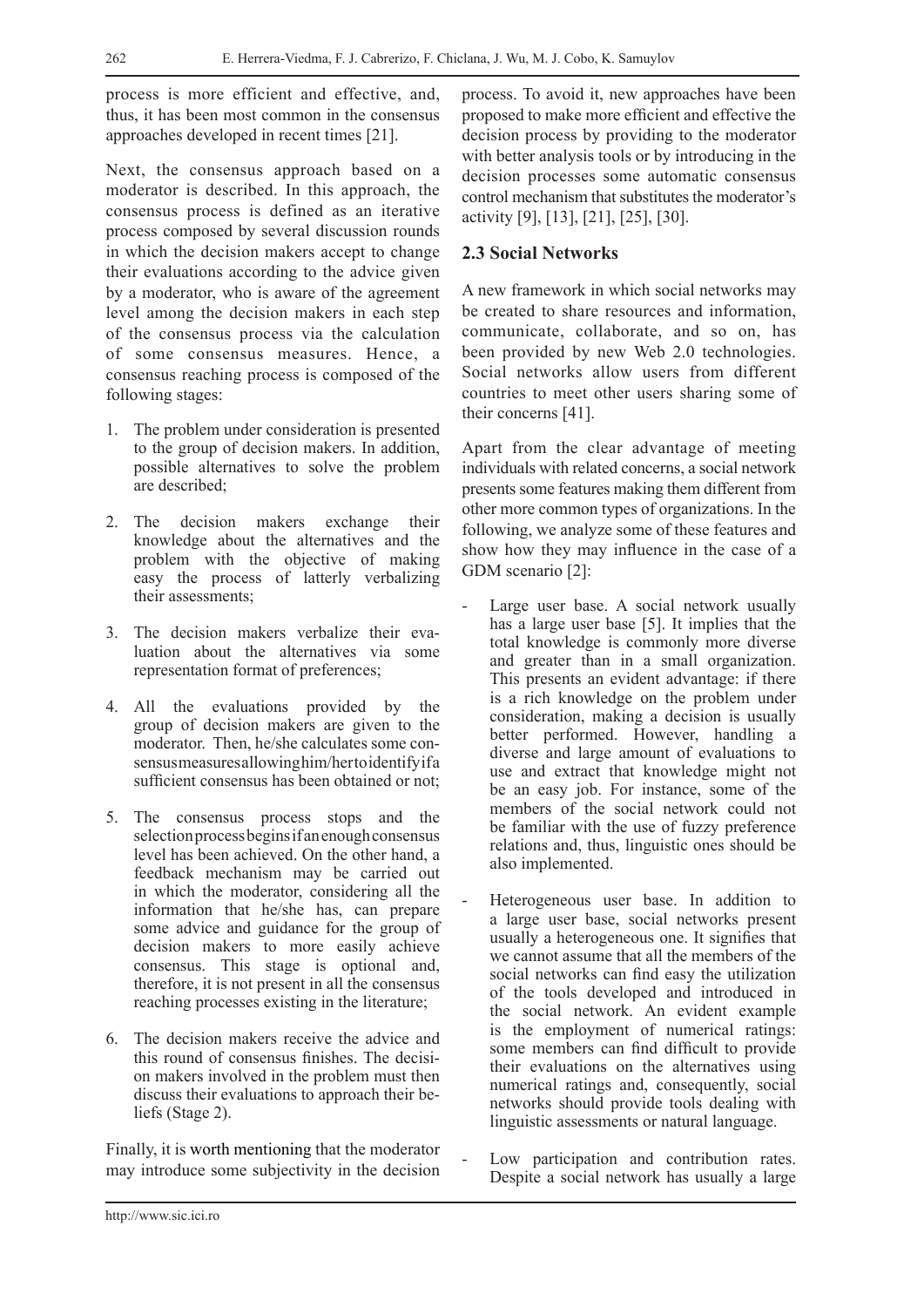user base, many of its members do not take part in its activities. In addition, it is a difficult task to encourage them to do so [27]. Many of the members of a social network are just observers making use of the resources produced by other members. However, they do not cooperate with supplementary recourses. It is a serious concern if only a few members contribute to make a decision because it could not reflect the global opinion of the social network.

- Intermittent contributions. In part, due to a different engagement of the members and due to the fast possibilities of communication, it is a frequent issue that some of members of the social network might not be able to cooperate throughout an entire decision process, but only in a part of it. For example, it is common that existing members for a time cease in their contributions or leave the social network and that new users are continuously joined to the social network.
- Real time communication. Social networks are supported by technologies allowing near real-time communication among their users. It allows us the creation of approaches that in traditional situations would be unworkable.
- Difficulty of establishing trust relations. The electronic devices are the main schemes for communication in social networks. Therefore, in most of the cases, the users do not know others in person and it might be difficult to trust in them to, for instance, delegate votes. It signifies that it is important to implement control mechanisms to avoid malevolent members abusing of others.

## **3. Consensus Approaches in Social Networks**

In this section, the main primary investigations on consensus approaches developed to deal with social networks are described by showing their features and performance. We have analysed the following nine consensus approaches based in social networks:

1. Alonso et al. in [2] presented the first consensus approach to deal with this kind of organizations. This approach includes a feedback mechanism to helps users to modify their evaluations about the alternatives and a delegation scheme, in which users may choose to delegate into other users, improving the convergence toward a consensus solution and the speed of the decision making process. The advantages of this approach are that the problems of social networks (difficulty of establishing trust relations, intermittent and low participation rates, etc.) are minimized while their benefits (real-time communication, diverse and rich knowledge due to many users, and so on) are incorporated.

- 2. A generalization of the Deffuant-Weisbuch model was proposed in [26]. Here, Li et al. study opinion dynamics in a connected network according to two associated models of interaction: the hard-interaction model and the strategic interaction model. On the one hand, the authors provide a necessary condition guaranteeing convergence of opinion under the hard-interaction model. In addition, they show that this condition does not vary if the communication rates are time-invariant. The trust existing between users with similar opinions is modelled by a trust function. Here, users exchange their judgments with their neighbours and move their judgments closer to each other if they have similar opinions. On the other hand, under the strategic interaction model, the authors show how the process of opinion formation is influenced by individual motivations behind communications. Particularly, two specific utility functions are explored, leading to two distinct asymptotic opinion patterns.
- 3. In [6], the authors extended the 'soft' consensus concept to address the problem of consensus evaluation via the computation of the importance of the users in relation to their influence strength in a social network. To do so, a centrality measure is used and combined with the fuzzy m-ary adjacency relation approach. In this manner, a flexible consensus measure is introduced, which considers the influence strength of the users in line with their eigenvector centrality. In addition, an optimization problem was proposed to determine the maximum number of the most important users sharing a fixed desirable consensus level.
- 4. Wu et al. presented in [44] a new consensus approach dealing with a networked social group. On the one hand, a novel trust propagation method is included in this approach deriving trust relationships from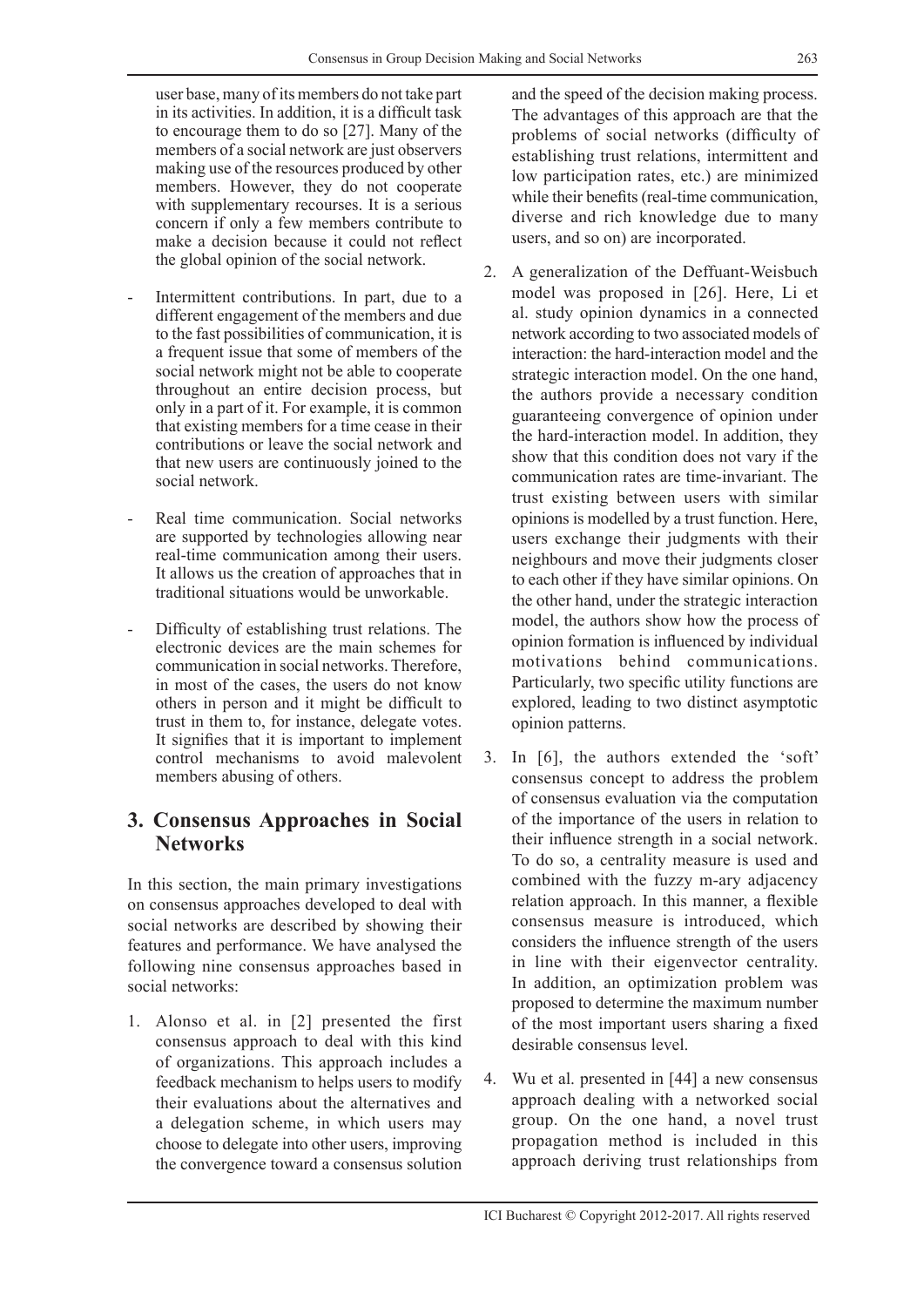an incomplete connected trust network. On the other hand, the orthopairs of trust/ distrust values obtained from distinct trust paths are aggregated by means of a trust score induced order weighted averaging operator. To determine users' weights and to estimate the unknown evaluation values, the approach uses a relative trust score. Graphical representations of the consensus state guaranteeing the convergence of the consensus reaching process are provided to the users via a visual feedback mechanism. This approach also incorporates a recommendation mechanism advising the users on how modify their evaluations.

- 5. Shang studied in [33] the finite-time cluster consensus behaviour on arbitrary bidirectional graphs. For consensus problems, the bidirectional graphs are essential as they frequently arise in applications where the exchange of information goes in both directions. A finite-time average consensus is shown to be always reached on bidirectional graphs that have cluster-spanning trees, i.e., within each cluster, all users may achieve the mean value of their initial states in a limited number of steps. Distributed linear iterations, which involve a product of stochastic matrices with positive diagonal entries, are only used to achieve it. Shang also presents in detail an algorithm for this finite-time cluster average consensus approach. Compared to other cluster consensus algorithms [20], [34], this approach achieves a much faster consensus.
- 6. Dong et al. investigated the question of opinions dynamics in social networks [17]. By studying the structure of a social network where all members may form a consensus, a consensus reaching process is developed in opinion dynamics, based on leadership. In particular, a strategy adding a minimum number of communications in the social network is proposed to form a consensus based on the concept of leader. Then, this strategy is generalized to handle consensus problems with an established objective. As advantage, this approach allows opinion managers to guide and influence the formation of opinions to achieve consensus. For instance, a firm could use this approach to introduce a new product in a market.
- 7. Using interval-valued fuzzy reciprocal preference relations to represent the evaluations given by the users, the authors proposed in [42] a social network analysis trust-consensus based group decision making approach. The most important novelty of this approach is the determination of the importance degree of the users by combining both a consensus level and a trust degree. To do so, the authors develop an interval-valued fuzzy social network analysis approach that models and represents trust relationship among users and computes the trust degree of each user. The authors also investigate the property of multiplicative consistency and define the consistency indexes for the three different levels of a preference relation. The level of consensus is obtaining by combining both a similarity index and a consistency index, and it guides a feedback mechanism supporting users in modifying their evaluations to reach a solution of consensus with a high degree of consistency.
- 8. The inconsistency problem in GDM caused by different evaluations of multiple users was addressed by Liu et al. in [28]. In this contribution, the authors propose a trust induced recommendation mechanism generating personalized recommendations to the inconsistent users with the aim of achieving a high level of consensus. The uncertainty of users is modelled by an interval-valued trust decision making space. This approach includes the novel concepts of interval-valued knowledge degree, intervalvalued trust score and interval-valued trust functions. The concepts of harmony degree between the revised opinion and the first opinion and the consensus degree between a user and the rest of users in the social network are developed for interval-valued trust functions. The authors also propose a more rational policy for group consensus by combining the harmony degree and the consensus degree. The objective is to arrive at the threshold value with the maximum value of consensus and harmony degrees at the same time. In addition, the trust induced recommendation mechanism is focused on modifying inconsistent evaluations utilizing only assessments from the trusted users and not from the distrusted ones. It means that less changes cost are required to reach the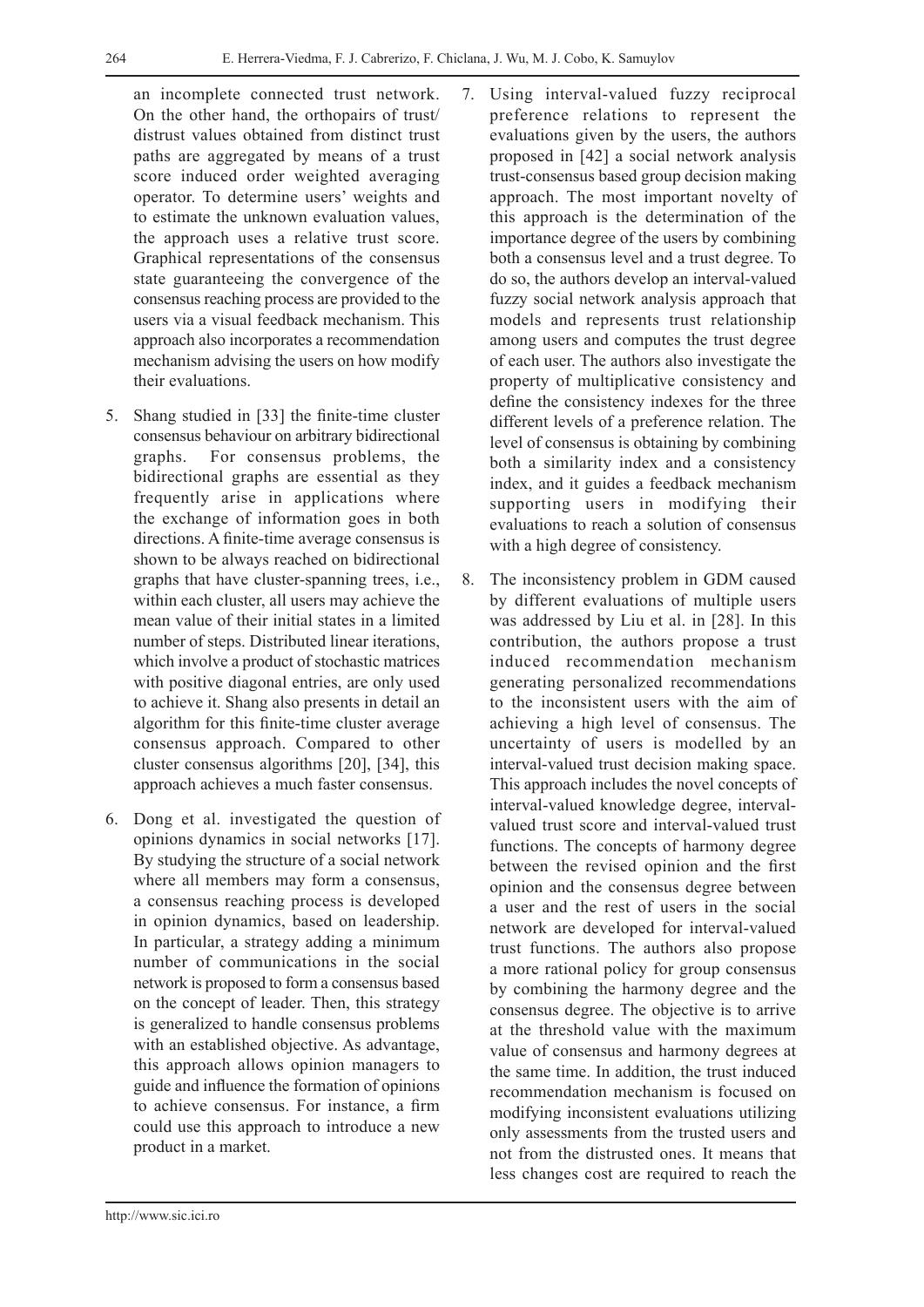threshold value of consensus in comparison with previous approaches based on the average of the evaluation of all users.

9. Wu et al. presented in [43] a theoretical visual framework to model consensus in social networks. It presents three principal components: a construction of trust relationship, a trust based recommendation mechanism, and a visual adoption mechanism. To connect incomplete trust relationships by trusted third partners in a manner that distrust values increase while trust values decrease, dual propagation is studied. Hence, when compared to previous trust propagation approaches, this new approach addresses and models suitably the information attenuation produced by the trusted thirds partners. This approach also incorporates a trust based recommendation mechanism generating advice following the individual trust relationship. It makes more recommendable recommendations to be implemented by the inconsistent users to reach higher consensus levels. Hence, in comparison with existing interaction approaches, the advantage of the approach proposed in this contribution is that the inconsistent users are not forced to accept recommendations regardless of their trust on the other users. On the other hand, the visual adoption mechanism provides visual information representations allowing users to choose their suitable feedback parameters to reach a balance between individual independence and group consensus. As a result, it adds a needed and real flexibility to guide the consensus reaching process.

# **4. Challenges and Future Trends**

Consensus approaches in social networks have been a productive research field during recent years. In addition to the presented study of the main consensus approaches developed in this research area, in this section, we point out other important challenges identified during this research and that should be considered in future studies.

Firstly, as social networks have both a large and a heterogeneous user base, different types of preference structures should be incorporated to facilitate the expression of evaluations to the users. Therefore, the existing consensus approaches

should be extended to work with new preference structures for representing judgments as, for instance, hesitant fuzzy sets and their extensions [32], [38]. Furthermore, new preference structures should be also developed and their application in consensus approaches dealing with social networks should be investigated.

Other important question is the general supposition about the users' acceptance of the recommendations provided by the feedback mechanism to reach a convergent process and to increase the level of consensus. But sometimes, a user might decide not to accept the advice and maintain his/her own assessments during the decision process. As a result, it is important not only to model this situation but also to persuade the users to accept the recommendations. Some studies have been focused on finding some persuasion principles or psychology concepts to model the influence as a principal component of a consensus reaching process [15], [31]. Among these principles, we can identify the following ones:

- A tendency among individuals is that of giving back a favour;
- When individuals see other people doing something, they usually do the same thing, although they do not comprehend the causes;
- A figure of authority generally imposes some rules obeyed by others with no questions;
- The law of supply and demand causes effect on individuals when they make decisions;
- When some people like an individual, they can be easily persuaded by this particular individual.

Because these principles of persuasion are based on psychological studies about human behaviours, a consensus reaching process should implement them as weapons of influence. In such a way, the possibility of persuading the users to accept the advice and to improve the level of consensus would be higher.

On the other hand, in some real-world situations, we have observed that an important issue is that of explaining the reasons considered by a user to think that his/her beliefs are correct and to convince other users to follow his/her opinions. Therefore, argumentation mechanisms [3], [4] should be incorporated to the current consensus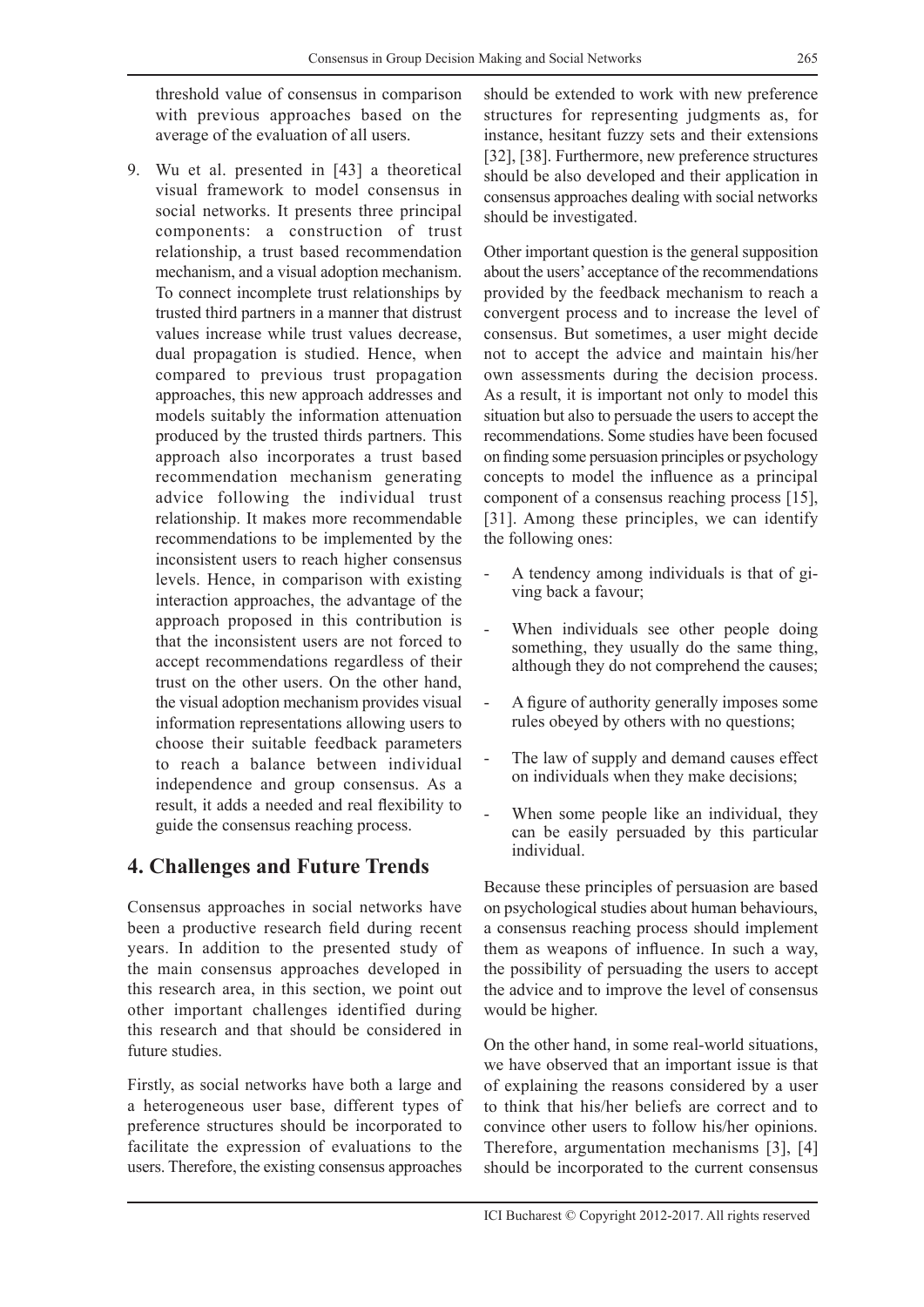approaches to develop new argumentative and dynamic consensus models. In the case of introducing arguments in the discussion process, an important issue is to measure their reliability, which could be a new parameter of the consensus reaching process.

# **5. Conclusions**

Since the network model can effectively model interactions between decision makers, social networks have attracted the attention of many researchers in the field of decision making in recent years.

In this paper, we have studied the problem of consensus in social networks. Firstly, we have presented some preliminary concepts to introduce the whole problem environment. Secondly, we have analyzed the main consensus reaching processes proposed to deal with social networks. Finally, we have identified two main research gaps that could be considered as new challenges and that should be addressed by the community. On the one hand, the existing consensus approaches should be adapted to deal with new structures of preference representation. On the other hand, both persuasion models and argumentation models should be developed to deal with non-cooperative decision makers.

#### **Acknowledgements**

The authors would like to thank FEDER financial support from the Projects TIN2013-40658-P and TIN2016-75850-P. This paper was also supported by both the RUDN University Program 5-100 and National Natural Science Foundation of China (NSFC) (No.71571166).

# **REFERENCES**

- 1. Alonso, S., Cabrerizo, F. J., Chiclana, F., Herrera, F. & Herrera-Viedma, E. (2008). An interactive decision support system based on consistency criteria, *Journal of Multiple-Valued Logic & Soft Computing*, *14*(3-5), 371-385.
- 2. Alonso, S., Pérez, I. J., Cabrerizo, F. J. & Herrera-Viedma E. (2013). A linguistic consensus model for Web 2.0 communities, *Applied Soft Computing*, *13*(1), 149-157.
- 3. Arvapally, R. S. & Liu, X. (2012). Analyzing credibility of arguments in a web-based intelligent argumentation system for collective decision support based on k-means clustering algorithm, *Knowledge Management Research & Practice*, *10*(4), 326-341.
- 4. Arvapally, R. S. & Liu, X. (2013). Polarisation assessment in an intelligent argumentation system using fuzzy clustering algorithm for collaborative decision support, *Argument & Computation*, *4*(3), 181-203.
- 5. Baym N. K. (1998). The emergence of on-line community. In *Cybersociety 2.0*, *SAGE* 35-68.
- 6. Brunelli, M., Fedrizzi, M. & Fedrizzi, M. (2014). Fuzzy m-ary adjacency relations in social networks analysis: Optimization and consensus evaluation, *Information Fusion*, *17*, 36-45.
- 7. Butler, C. T. & Rothstein, A. (2006). *On conflict and consensus: A handbook on formal consensus decision making*. Takoma Park.
- 8. Cabrerizo, F. J., Al-Hmouz, R., Morfeq, A., Balamash, A. S., Martínez, M. A. & Herrera-Viedma E. (2017). Soft consensus measures in group decision making using unbalanced fuzzy linguistic information, *Soft Computing*, *21*(11), 3037-3050.
- 9. Cabrerizo, F. J., Alonso, S. & Herrera-Viedma, E. (2009). A consensus model for group decision making problems with unbalanced fuzzy linguistic information, *International Journal of Information Technology & Decision Making*, *8*(1), 109-131.
- 10. Cabrerizo, F. J., Chiclana, F., Al-Hmouz, R., Morfeq, A., Balamash, A. S. & Herrera-Viedma E. (2015). Fuzzy decision making and consensus: Challenges, *Journal of Intelligent & Fuzzy Systems*, *29*(3), 1109-1118.
- 11. Cabrerizo, F. J., Heradio, R., Pérez, I. J. & Herrera-Viedma, E. (2010). A selection process based on additive consistency to deal with incomplete fuzzy linguistic information, *Journal of Universal Computer Science*, *16*(1), 62-81.
- 12. Cabrerizo, F. J., Moreno, J. M., Pérez, I. J. & Herrera-Viedma E. (2010). Analyzing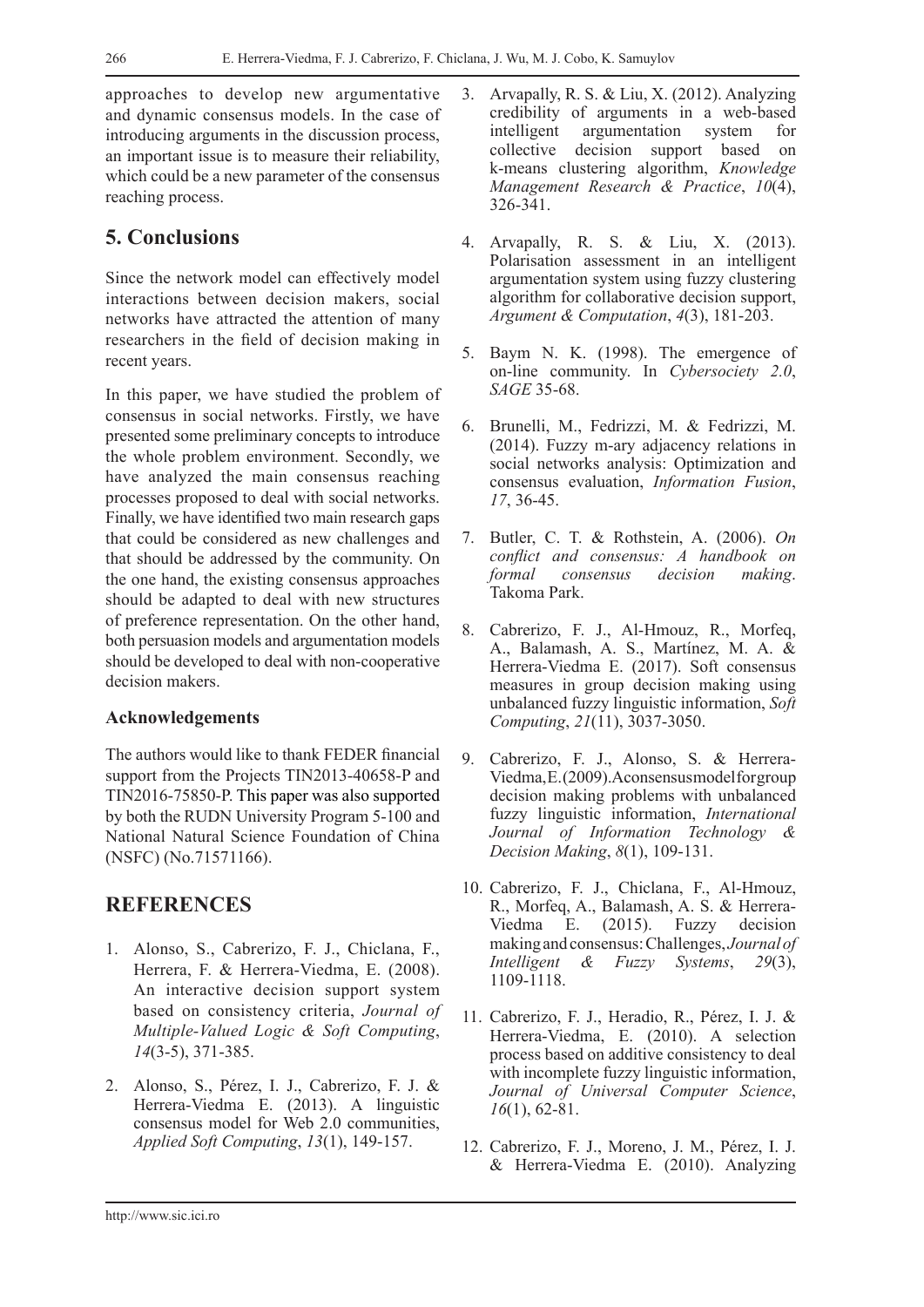consensus approaches in fuzzy group decision making: Advantages and drawbacks, *Soft Computing*, *14*(5), 451-463.

- 13. Cabrerizo, F. J., Ureña, R., Pedrycz, W. & Herrera-Viedma, E. (2014). Building consensus in group decision making with an allocation of information granularity, *Fuzzy Sets and Systems*, *255*, 115-127.
- 14. Chen, S. J. & Hwang, C. J. (1992). *Fuzzy multiple attribute decision making: theory and its applications*, Springer, Berlin.
- 15. Cialdini, R. (2001). The science of persuasion, *Scientific American*, *284*(2),  $76 - 81$ .
- 16. Dong, Y., Li, C.-C., Chiclana, F. & Herrera-Viedma, E. (2016). Average-case consistency measurement and analysis of interval-valued reciprocal preference relations, *Knowledge-Based Systems*, *114*, 108-117.
- 17. Dong, Y., Ding, Z., Martínez, L. & Herrera, F. (2017). Managing consensus based on leadership in opinion dynamics, *Information Sciences*, *397-398*, 187-205.
- 18. French, J. R. P. (1956). A formal theory of social power, *Psychological Review*, *63*(3), 181-194.
- 19. De Groot, M. M. (1974). Reaching a consensus, *Journal of the American Statistical Association*, *69*(345), 118-121.
- 20. Han, Y., Lu, W. & Chen, T. (2013). Cluster consensus in discrete-networks of multiagents with inter-cluster nonidentical inputs, *IEEE Transactions on Neural Networks and Learning Systems*, *24*(4), 566-578.
- 21. Herrera-Viedma, E., Cabrerizo, F. J., Kacprzyk, J. & Pedrycz, W. (2014). A review of soft consensus models in a fuzzy environment, *Information Fusion*, *17*, 4-13.
- 22. Herrera-Viedma, E., Herrera, F. & Chiclana, F. (2002). A consensus model for multiperson decision making with different preference structures. *IEEE Transactions on Systems, Man, and Cybernetics – Part A: Systems and Humans*, *32*(3), 394-402.
- 23. Kacpryzk, J. (1986). Group decision making with a fuzzy linguistic majority, *Fuzzy Sets and Systems*, *18*(2), 105-118.
- 24. Kacprzyk, J. & Fedrizzi M. (1988). A 'soft' measure of consensus in the setting of partial (fuzzy) preferences, *European Journal of Operational Research*, *34*(3), 316-325.
- 25. Kacprzyk, J., Zadrozny, S. & Ras Z.W. (2010). How to support consensus reaching using action rules: A novel approach, *International Journal of Uncertainty, Fuzziness and Knowledge-Based Systems*, *18*(4), 451-470.
- 26. Li, L., Scagllione, A., Swami, A. & Zhao, Q. (2013). Consensus, polarization and clustering of opinions in social networks, *IEEE Journal on Selected Areas in Communications*, *31*(6), 1072-1083.
- 27. Ling, K., Beenen, G., Ludford, P., Wang, W., Chang, K., Li, X., Cosley, D., Frankowski, D., Terveen, L., Rashid, A.M., Resnick, P. & Kraut, R. (2005). Using social psychology to motivate contributions to online communities, *Journal of Computer-Mediated Communication*, *10*(4).
- 28. Liu, Y., Liang, C., Chiclana, F. & Wu, J. (2017). A trust induced recommendation mechanism for reaching consensus in group decision making, *Knowledge-Based Systems*, *119*, 221-231.
- 29. Meng, F. & Chen, X. (2015). An approach to incomplete multiplicative preference relations and its application in group decision making, *Information Sciences*, *309*, 119-137.
- 30. Pérez, I. J., Cabrerizo, F. J. & Herrera-Viedma, E. (2010). A mobile decision support system for dynamic group decision-making problems, *IEEE Transactions on Systems, Man, and Cybernetics – Part A: Systems and Humans*, *40*(6), 1244-1256.
- 31. Pérez, L. G., Mata, F., Chiclana, F., Kou, G. & Herrera-Viedma, E. (2016). Modelling influence in group decision making, *Soft Computing*, *20*, 1653-1665.
- 32. Rodríguez, R. M., Martínez, L., Torra, V., Xu, Z. S. & Herrera, F. (2014). Hesitant fuzzy sets: State of the art and future directions, *International Journal of Intelligent Systems*, *29*(6), pp. 495-524.